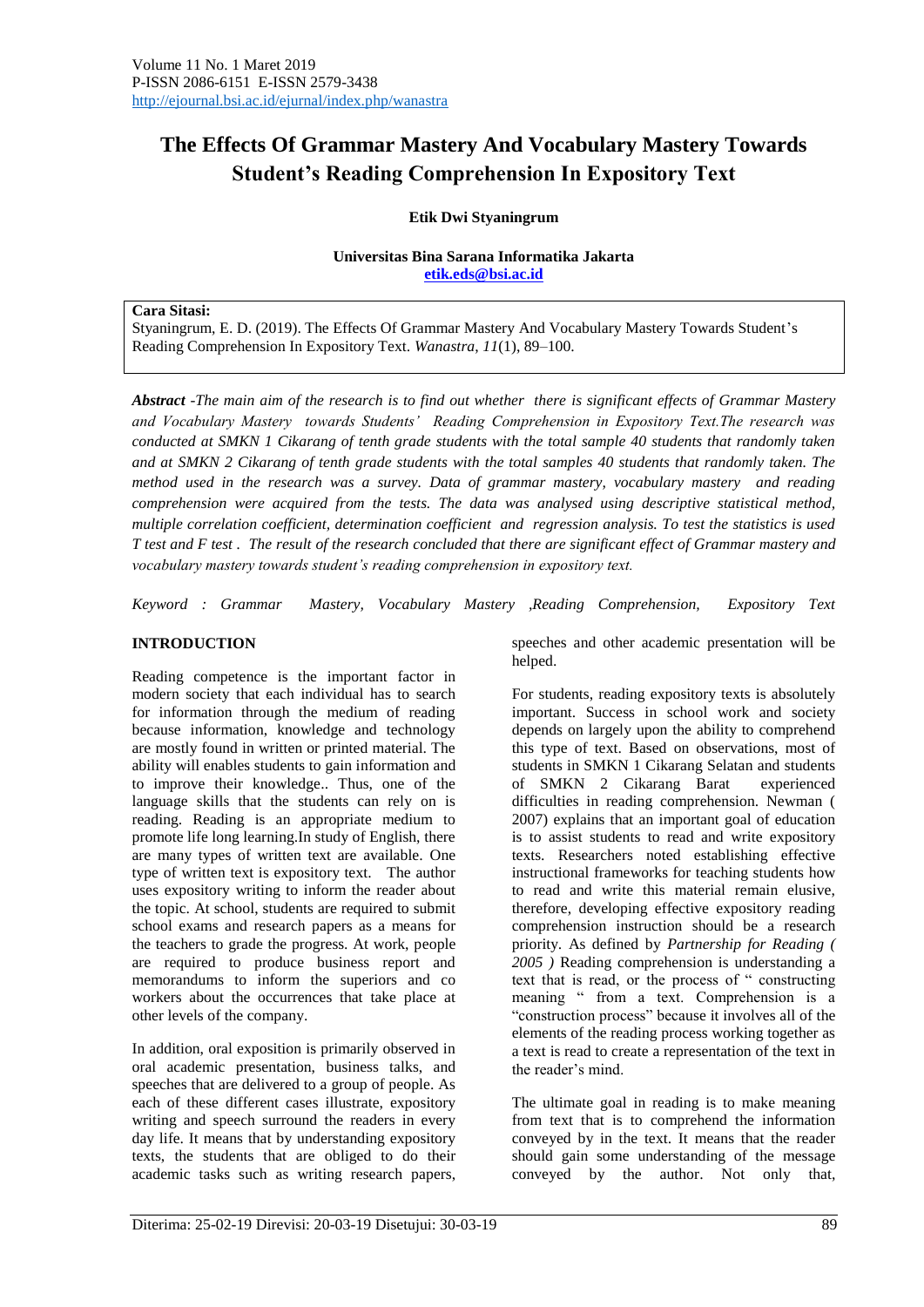comprehension should go beyond simply understanding the explicit message that is being conveyed by the author. To truly comprehend texts is to make connection between the information in the text and the information in the reader"s head to draw interferences about the author"s meaning to evaluate the quality of the message and possibly even to connect aspects of the text with other works of literature.

The prior of background knowledge is the knowledge achieved in previous readings or learning. One of the most important prior knowledge is the knowledge of vocabulary. It is undeniable that to be skillful in reading, one needs sufficient vocabulary. Vocabulary is one of the important elements needed in reading because it is the stocks of words. Developing superior vocabulary knowledge is extremely required to understand the whole text easily. Freebody ( 1979) stated that the number of the words as reader knows is a predictive of his ability to comprehend the text. That is to say that vocabulary gives high contribution to students' reading comprehension and it is important to prove the contribution by conducting a research i.e. investigating the correlation between vocabulary mastery and comprehension of expository text.

Another prior knowledge is the knowledge of grammar. Grammar in Indonesia schools is sometimes replaced by the term structure. The knowledge of grammar is important in mastering a language because grammar intersects and overlaps with the four language skills.

Grammar is the science of language. As every field of study depends on its own rules to evolve, language has its own rules defined under the cute name of 'Grammar.' 'Grammar' hails from grammaire (French), grammatikos (Greek), or grammatica (Latin), all meaning "relating to letters," according to the Oxford Concise Dictionary.

Why we require grammar to our writing is often disputed. Spoken communication usually expands outside the boundaries of grammar and draws its own territories, usage rules of speech. Written language, however, retains the same old forte of usage rules, and ever since showed inhibition to come out.

Spoken language is used by the speaking lot in millions, while written language is the realm of writing lot, in thousands. In a world of entropy (disorder), it is easier to assume that there are more disorganized people in a million than in a thousand; moreover, the recognized writers are authorities of language, who get published and become famous for the sheer excellence of their language. A language is more elegant, beautiful, and legible when it goes by the rules of grammar, usage, and style. While everyone of these is equally important, slips in grammar makes it all worthless. Proper grammar enables you to publish content online or offline with reputed publishers. That itself is a reward, even if you don"t earn much by publications.

The lack of knowledge of grammar will result in the grammatically incorrect sentences which can lead to misunderstanding of what one is saying or writing. Further, knowledge of grammar is important in comprehension because complexity of grammar can cause difficulty. A simple clause is easier to understand than a complex cause. If there are more complex clause that simple clauses, the complexity of the text in the term of grammar is high. Readence, Bean and Baldwin ( 1985) stated that reading a text is an interactive process of the grammar competence owned by the reader.

# **THEORETICAL REVIEW**

### **1. Grammar Mastery**.

Grammar mastery is the mastery of formal rules concerning word forms and application of words in a sentence to create correct and meaningful sentences. Grammar mastery is the understanding of sentence structure, sentence element, and also includes the understanding of simple clause and complex clause. In this research, the researcher discusses grammar as the system of rules of forming words and combining them into sentences.

Riemsdijk and William ( 1986:4 ) says that the system or set of principles from putting words together into sentences is called grammatical rules. A sentence consists of three things ; sound meaning, and syntactic structures. In other words, grammar in the rule for putting sounds, meaning and syntactic structures together to make meaningful sentences.

Richards ( 1985) argues that the factors involved in knowing a language are grammatical competence, communicative competence, and language proficiency. Gerot and Wignell ( 1994:2) explains that grammar is a theory of language, of how language is put together and how it works. More particularly, it is the study of wordings. In a sentence such as Time flies an arrow , this string of language means something; the meaning is accessible through the wording; that is the words and their order and the wording in turn, is realized or expressed through sounds or letters.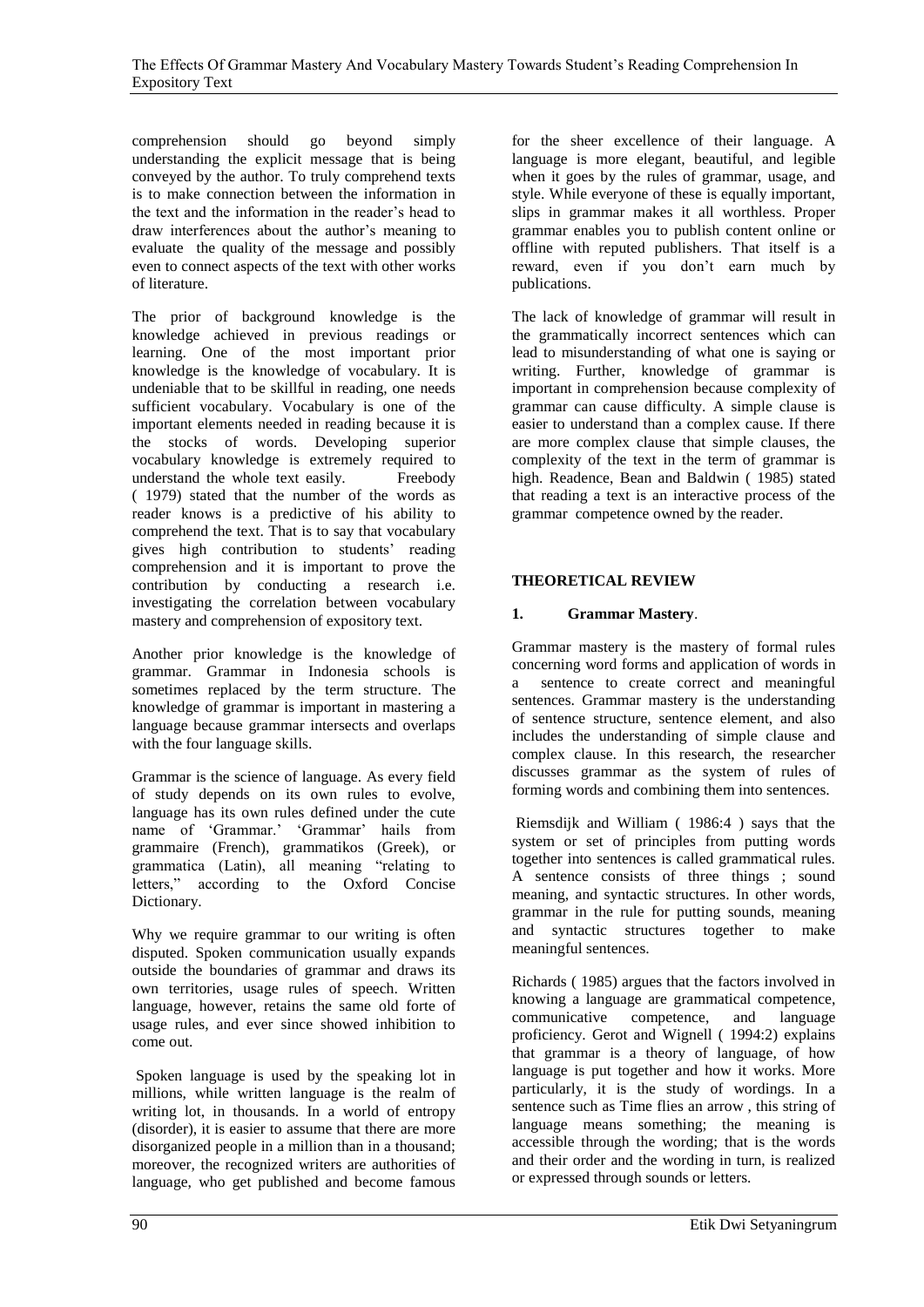All languages in use can be analyzed at four levels ; text, sentence, word and sound . These are the forms that language takes. The study of grammar consists, in part , of looking at the way these forms are arranged and patterned. It is partly the study of what forms ( structures ) that are possible in language. It concerns almost exclusively with the analysis at the level of sentences. Thus, it is a description of the rules that govern how language's sentences are formed.

Brown ( 2001:362) ascertains that grammar is the system of rules governing the conventional arrangement and relationship of words in a sentence. The components of the words ( prefixes, suffixes, roots, verb and noun endings , etc ) are parts of grammar. Technically, grammar refers to sentence level rules only, and not the rules governing the relationship among sentences which refer to discourse rules.

From a foreign learner's point of view, the major difficulty in English grammar is the difference between pronunciation and written forms. Otherwise, English is a language that can be acquired more rapidly in the early stages than many others. In intermediate and advanced stages, however, everything becomes more confusing because rules are complicated by idiomatic expression.

Most people judge one"s English from the way one speaks or writes whether one has good grammar or not. Brown ( 1991) argues that grammar is one of the aspects that operate language. The study of grammar includes both syntac and the inflection of morphemes. Thornbury ( 2002:2) asserts that the system of rules that covers the order of words in a sentence is called syntax. Syntax rules disallow; *Not we at right home now are*. The systems of rules that cover the formation of words is called morphology. Morphology rules disallow*. We is not at home right now.* Therefore, grammar is seen as the study of the syntax and morphology of sentences.

In speaking, one with little knowledge of grammar can still make himself understood with the help of signs, gestures or symbols. Expressions like "long time no see" or "no can do" are sometimes used in spoken English. On the other hand, in writing, in order to convey intelligible messages, it is absolutely imperative that one employs good grammar . In the following pair of sentences, it can be noticed how pronouns "me" and "mine" change the meaning of the sentences in English but both sentences can be read the same in Indonesia.

Language skills cover the four main aspects of language, namely: listening, speaking, reading, and writing. Grammar has always been a central aspects of language. It is undeniable that grammar covers the four aspects of language skills. Oxford ( 1989) states that grammar intersects and overlaps with the four language skills. Du Toit and Orr ( 1987) argues that grammar is important because grammatical mistakes can be lead to misunderstanding what one is saying or writing and because grammatical mistakes can give people a very bad impression of the speaker. For example, If one says My mother punished me for coming late and the listener will know that his mother does the punishment in the past time, as grammar can

be used to denote time sequence. In addition, Jeffery ( 1990 :120) states that grammar is needed in order to gain control of written language for thought has to be organized in order to make meaning clearer to readers.

Clearly, grammar is an important element and occurs in the four language skills. Grammar is prominent as a organizational framework within which language operates. Grammar is used in speaking and writing, When one listens to speech, grammar is there and in reading pieces, the use of grammar ( tenses is varied which is often based on the intention of the writer. Thus, knowledge of grammar is important because grammar complexity may cause difficulty in understanding texts. Grammatical complexity refers to how a clause complex appears in a text in comparison with simple clauses, It is accepted that any text has a different level of complexity. This is all related to how much information is introduced in a clause complex which can be more than one simple cause. A clause ( dag hammarskjold left the Congo city by plane ) is less complex than the clause ( the situation is difficult for Dag hammarskjold , the secretary of General of the UN at the time to deal with because among the members of the organization were several groups of nations which strongly supported quite different views about the problem ) in the sense that the latter presents more information. This is due to the fact that English allows for the information of clause complex which is embedded in a sentence.

In this case, there are types of sentences ( clauses ) that are related to the grammatical complexity. The term complexity suggest that there is more information presented in a sentence by the application of a clause complex. Frank ( 1972:220) divides sentences ( clauses ) into 4 types based on the complexity, namely ( 1 ) Simple Sentence. It has only one subject and one predicate or it has only one finite verb : e.g . John bought bananas: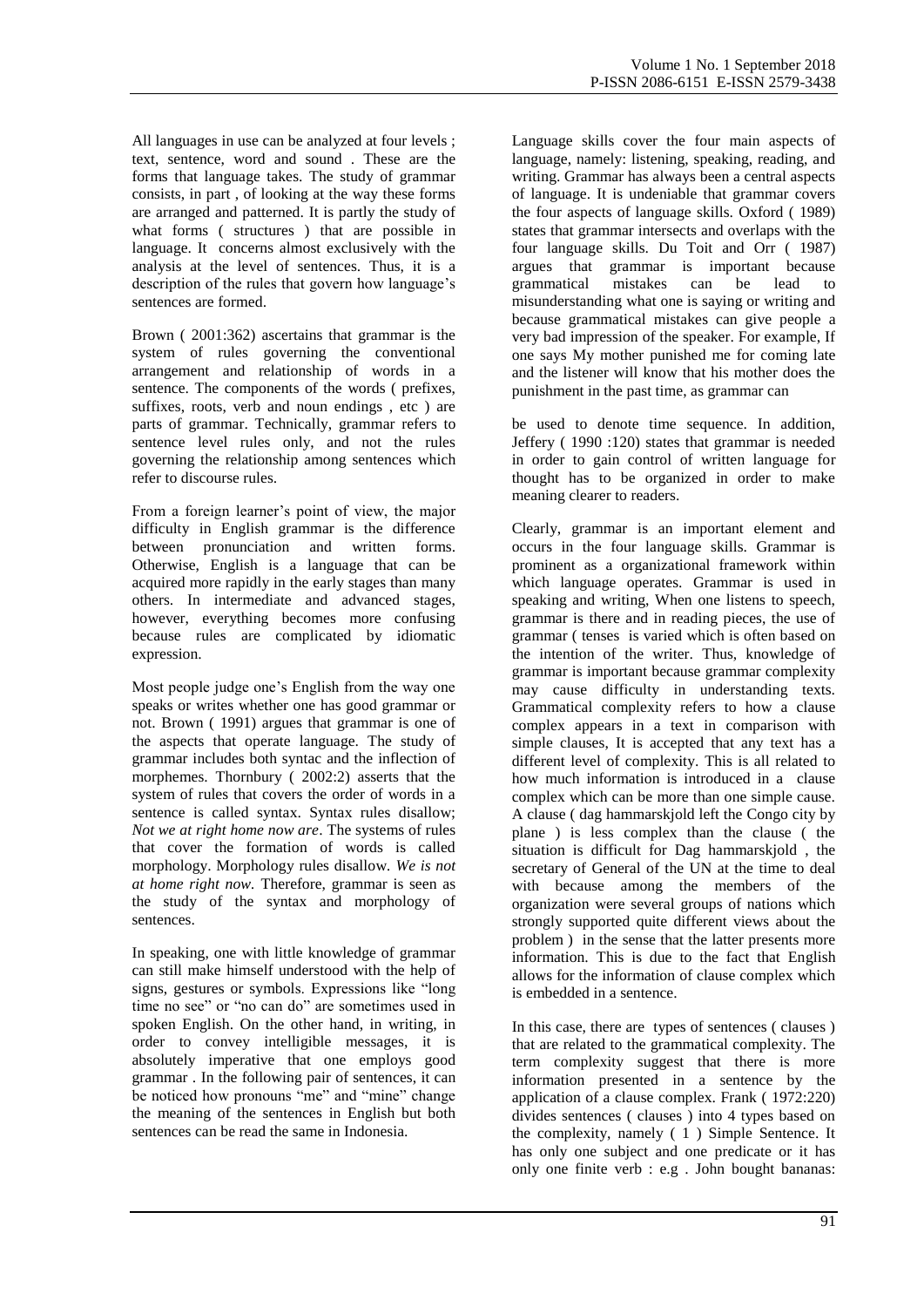(2 ) Compound Sentence. It is made up two or more principal or main Clause : e.g. John came in and Mary prepared tea (3) Complex sentence. It consists of one main Clause and one or more Subordinate Clauses : e.g. John came in when Mary was preparing tea. (4) Compound Complex Sentence. It contains two or more main or Independent Clause and one or more Subordinate or Dependent Clauses: e.g. John bought bananas and marry prepared tea so what that could enjoy the party.

# **2. Vocabulary Mastery**

According to Hornby ( 1987 : 523 ) mastery is a complete of knowledge. Mastering vocabulary, thus it deals with the complete control or words knowledge or the ability to know the meanings of certain vocabulary items and their usage in certain context to express ideas, opinion and feelings in communication. Vocabulary mastery is people"s ability to use or to understand words of language that they have learned in certain situations which they really have experienced in their lives.

Chapelle ( Read, 2000:28 ) stated that vocabulary is defined comprehensively as a general construct of language ability; it is includes knowledge of language and the ability to put language to use in context. The dimensions of this components according to Chapelle (read, 2000:31) includes  $(\text{read}, 2000:31)$  includes vocabulary size, knowledge of word characteristics. Brown ( 2001:337 ) asserts that vocabulary is basic building blocks of languages. Vocabulary is closely related to eight parts of speech namely; verb, noun,<br>adjective, adverb, pronoun, preposition, adjective, adverb, pronoun, preposition. conjunction, and interjection. Gleason and Ratner ( 1998 : 422 ) argues that development of vocabulary knowledge represents a continuum in which individual words move from unfamiliar to acquainted, and to established categories. This vocabulary development both pushes and is pushed forward by reading acquisition. The interconnectedness of reading and vocabulary development is shown by the influence of each to the other where advances on each influence the other. The reciprocal causation relationship exist in older impaired readers where these readers develop problems in vocabulary knowledge as the result of delays in reading, which then became further impeded because of increasing vocabulary deficits.

Vocabulary takes a very important role in learning a language including English. If one has a good deal of vocabulary, one can have some facilities in speaking and writing as long as one knows the meaning and the function of each of the vocabulary. As Nunan ( 1990 : 101 ) ascertains that vocabulary are more than lists of target language words. As a part of the language systems, vocabulary is intimately interrelated with grammar. In fact, it is possible to divide the lexical system of most languages into grammatical words such as preposition, articles, adverbs, content words and so on. The grammaticality of vocabulary also manifest itself in word morphology, that is, the grammatical particles that are attached to the beginning and ends of words in order to form new words.

Nunan ( 1999 ) explains that in recent years, the teaching of vocabulary has assumed its rightful place as a fundamental aspects of language development. This is partly due to the influence of comprehension – based approaches to language development, partly due to the research efforts to influential applied linguistics, and partly due to the exciting possibilities opened up by development of computer language corpora. Nunan ( 1999 ) says that proponents of comprehension-based approaches to language acquisition argue that the early development of an extensive vocabulary can enable learners to out perform their competence. In other words, if one has an extensive vocabulary it is possible to obtain meaning from spoken and written texts which are encoded. Norbert ( 1997 ) argues that knowledge is always a prerequisite to the performance of language skills. Vocabulary knowledge enables language use, language use enables the increase of vocabulary knowledge; knowledge of the world enables the increase of vocabulary knowledge; knowledge of the world enables the increase of vocabulary knowledge and language use and vise versa.

Nation ( 1990 : 22 ) contends that the main goal of vocabulary learning is to increase the students" vocabulary mastery in order to master the four language skills, listening, speaking, reading and writing vocabulary learning goals will be achieved by doing receptive and productive learning. Receptive learning involve being bale to recognize a word and recall its meaning when it is met. Productive learning involves what is needed for receptive learning plus the ability to speak or to write needed vocabulary at the appropriate time. If learners study English in order to be able to read and understand lectures, receptive knowledge of vocabulary is needed. If learners need to cover the whole range of language skills, the a productive knowledge of vocabulary and large receptive vocabulary is needed.

Wallace ( 1982 : 9 ) argues that there is a sense in which learning a foreign language is basically a matter of learning vocabulary in target language. Robert ( 1995 : 367 ) states that vocabulary is prerequisite for reading comprehension, in which people who do not know the meanings of words are most probably poor readers. Davis ( 1968 ) says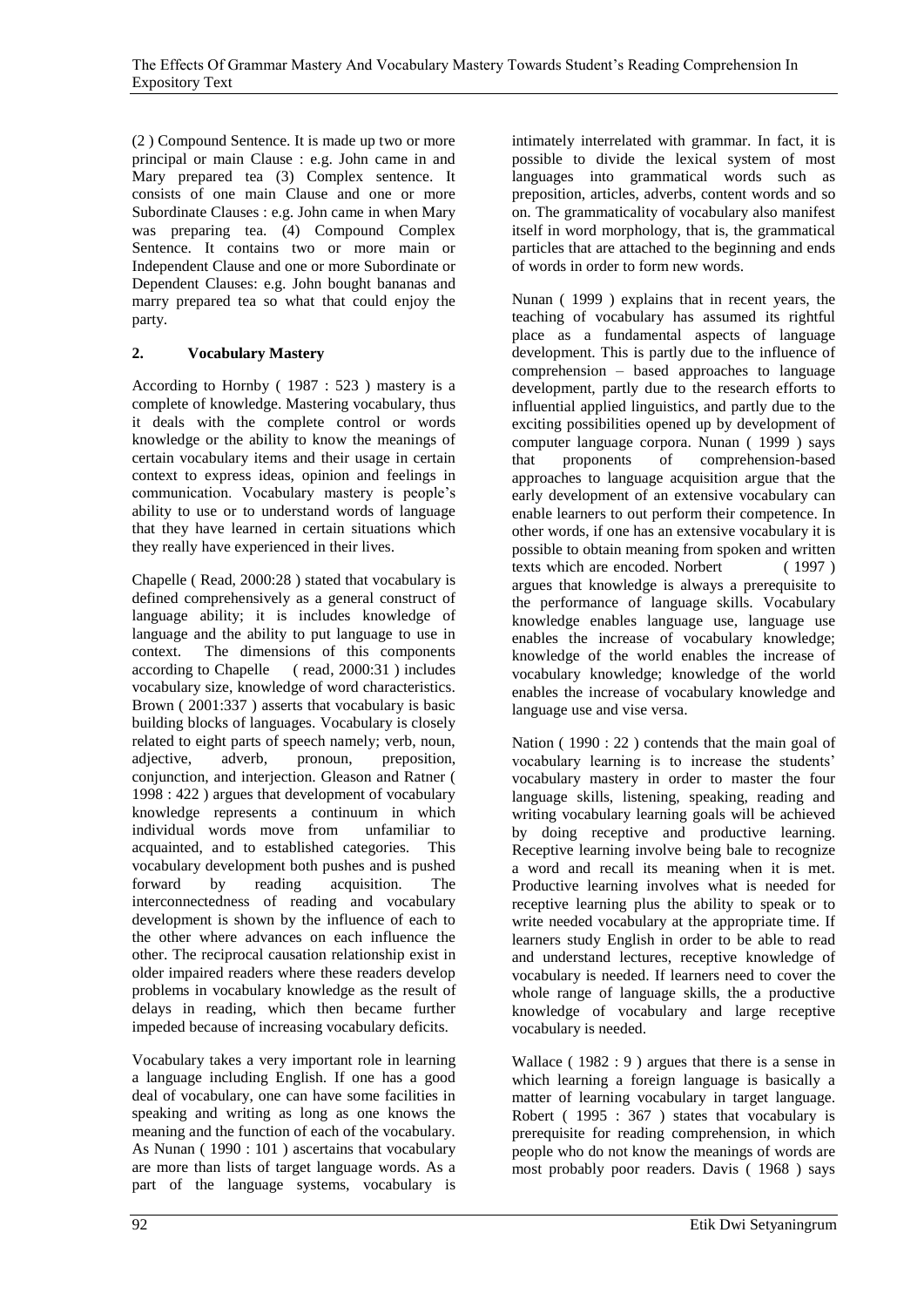that the factor that correlates most highly with comprehension, in which people who do not know the meanings of words are most probably poor readers. The number of words reader knows is predictive of his ability to comprehend the text. Ames (1964) also suggest that knowledge of word meanings is probably the best index for predicting achievement in reading.

The fact that written language is complex is recognizable; the complexity lies on the lexical density is how the information is put in a clause form . If there is a high proportion of vocabulary items used in every clause, the text are dense. In this case, the lexical density may cause difficulty in comprehension. Readers should have a large amount of vocabulary to understand texts. Thombury ( 2002 : 14 ) explains that vocabulary acquisition is the largest and most important task faced by the language learner, the most basic level of knowledge a word involves knowing its forms and its meaning. Knowing a word does not only know the words commonly associated with it ( its collocations ) but also its connotations, including its register and cultural accretions.

Vocabulary mastery is the process to comprehend English vocabulary learned from the messages communicated. The mastery of vocabulary can be classified into

- 1. The vocabulary mastery as the result of learning and the vocabulary as the effect of environment;
- 2. Vocabulary mastery acquired through the<br>environment including family, social environment including family, social interaction and so on. Development of vocabulary starts from childhood and continuous to long life.

Thus from the discussion above, it can be said that the quality and quantity of vocabulary mastery are the important either to comprehend or to produce ideas and thoughts. So, the vocabulary mastery is the ability to understand English vocabulary to comprehend and produce English.

Vocabulary mastery is not a spontaneous process, but a gradual process which aims to master Vocabulary solidly. According to Kerlinger ( 1970 ), someone's vocabulary goes through three stages, namely, childhood stage, adolescence stage and adulthood stage. The first stage is childhood stage; in this stage, the child wants to know words to express whatever he can identify by using his faculties, especially something which relates to his main needs. The second stage is adolescence; at this stage there is an additional processing which is called the language learning process. The child who has become a teenager begins to study to master his language and broaden his vocabulary still runs together with that of the childhood stage. The third stage is the adulthood stage. At this stage, the vocabulary mastery of the child is more stable because the child who has become an adult has many opportunities to be involved in communication broadly and freely. Basically, a student commonly interested in identifying and studying new words, if he hears and reads new words. He will always try to master it until he reaches a high vocabulary mastery level and finally he can reach a maturity level to communicate in his freely. According to Harris and Sipay (1980: 270), high vocabulary mastery is a maturity signal.

### **3. Reading Comprehension**

#### **The definition of Reading Comprehension**

According to Broughton, et al ( 1980:89), "Reading is a complete skill, that is to say that it involves a whole series of lesser skills. " First of these is the ability to recognize stylized shapes which are figures on a ground, curves and lines and dots in patterned relationship. The second of the skills involved in the complex is the ability to correlate the black marks on the paper-the patterned shapes –with language. A third skill which is involved in the total skill of reading is essentially an intellectual skill: this is the ability to correlate the black marks on the paper by way of the formal elements of language, let us say the words as sound, with the meanings which those words symbolize.

Effective communication happens only when meanings from the communicator to the communicant are comprehended. Comprehension is addressed in psycholinguistics. Comprehension refers to how people understand spoken and written language. Gleason and Ratner ( 1998 : 3 ) state that comprehension is a broad area of investigation that involves scrutiny of the comprehension process at many levels, including investigation of how speech signals are interpreted by listeners ( speech perception ) ; how the meanings of words are determined ( lexical access ) ; how the grammatical structure of sentences is analyzed to obtain larger units of meaning ( sentence processing ) ; and how longer conversations or text are appropriately formulated and evaluated ( discourse ). It also concern specifically relevant to how written language is processed. Mc Neil (1992:16) asserts that comprehension is making sense out of text. In the early stages of learning to read, comprehension is hampered by limited: capacity of processing space, attention, prior knowledge, and atomization of processes ( procedures ) are all part of skilled reading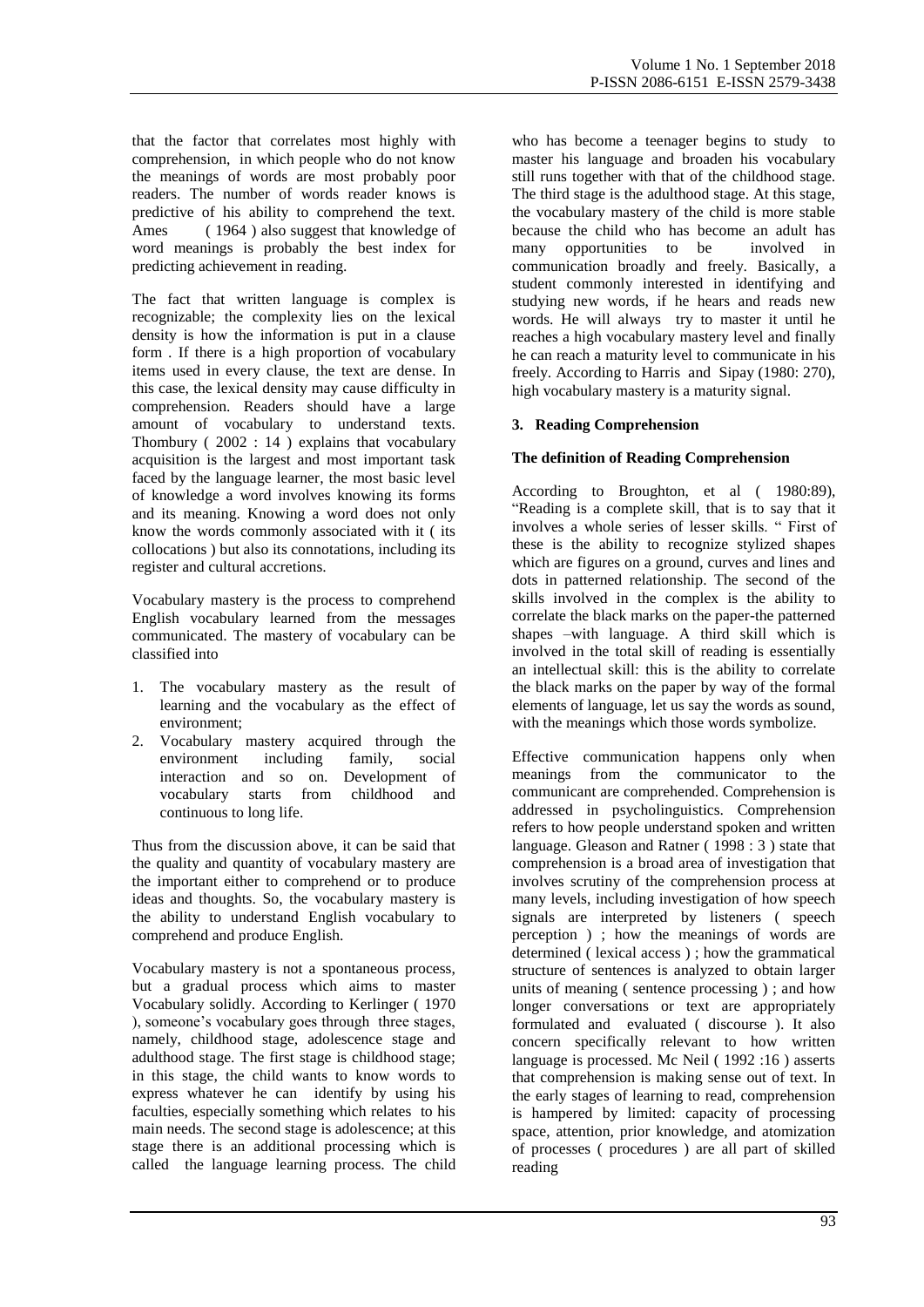Reading comprehension is acquiring information from context and combining disparate elements into a new whole. It is the process of using one"s existing knowledge ( schemata) to interpret text in order to construe meaning. Although a writer structures the texts for different purposes, readers must interpret what is read and must arrive at reader"s own construction of what the text as well a the changing of the knowledge one used to understand the text in the first place.

According to Alderson ( 1984,p. 95 ) "The reading comprehension process focuses on three elements: The text being read, the background knowledge possessed by the reader, and conceptual aspects". He suggests that background knowledge is a helpful tool when a person confronts a text since he can recognize his knowledge and put it together better. To comprehend a reading it is necessary that the reader can extract the key words in order to capture the whole sense of the text.

A writer uses language to convey the message to the readers. Language enables the exchange of information, knowledge, thoughts and ideas in spoken and written. A great deal of the world"s scientific, commercial, economic, and technological knowledge is written and published in English. Reading is the activity to get information, knowledge, thoughts, and ideas. Therefore, the ultimate goal in reading is course to make meaning from the text that is comprehend the information that is conveyed in the text. Richard ( 1992 ) says that reading comprehension refers to the understanding that result from perceiving a written text.

# **4. Expository Text**

Expository text is a type of text that the students most encounter in the daily life because the students read a non fiction book, magazine, or newspaper article. The author uses expository writing to inform the reader about the topic. At schools, students are also requires to submit school exams research papers as a means for the teachers to grade the progress. Gerot and Wignell ( 1994:192-217)explains that exposition is to persuade the reader that something is the case or to expose the case to the reader and its schematic structure is Thesis Arguments Conclusion .D"angelo ( 1980:188) says that expository text is written by authors to inform, to explain, to describe and to present . Expository writing is a type of writing where the purpose is to inform, describe, explain, or define the author's subject to the reader. Expository text is meant to deposit information and is the most frequently used type of writing by

students in elementary schools, middle schools, high schools, colleges and universities. A wellwritten exposition remains focused on its topic and lists events in chronological order. Examples of expository writing include driving directions and instructions on performing a task. Key words such as first, after, next, then, last, before that, and usually signal sequential writing. Second-person instructions with "you" are acceptable. However, the use of first person pronouns should be avoided (For example, I, I think, I believe etc...). Expository essays should not reveal the opinion of the author or writer.

Exposition is a type of writing that is used to explain, describe, give information or inform on what is being discussed. One important point to keep in mind for the author is to try to use words that clearly show what they are talking about rather than blatantly telling the reader what is being<br>discussed. Since clarity requires strong discussed. Since clarity requires strong organization, one of the most important mechanisms that can be used to improve the writer's skills in exposition is to provide directions to improve the organization of the text. It tells readers about the information in the selection. Information in this format relates to the reader as a whole with details that describe importance.

# **RESEARCH METHODOLOGY**

The method used in the research was a survey. Data of grammar mastery, vocabulary mastery and reading comprehension were acquired from the tests. The data was analysed using descriptive statistical method, multiple correlation coefficient, determination coefficient and regression analysis. To test the statistics is used T test and F test. Variables being researched in this researched are Independent Variable ( X1 ) : Grammar Mastery, Independent Variable ( X2 ) : Vocabulary Mastery and Dependent Variable ( Y ) : Reading Comprehension in expository test

# **RESULT AND DISCUSSION**

# **A. The Data Description**

We will present the statistic description from the calculation and testing through computer SPSS 16.00 program, within the analysis and interpretation. The data description is the analysis to know the range of the data, average, median, mode and standard deviation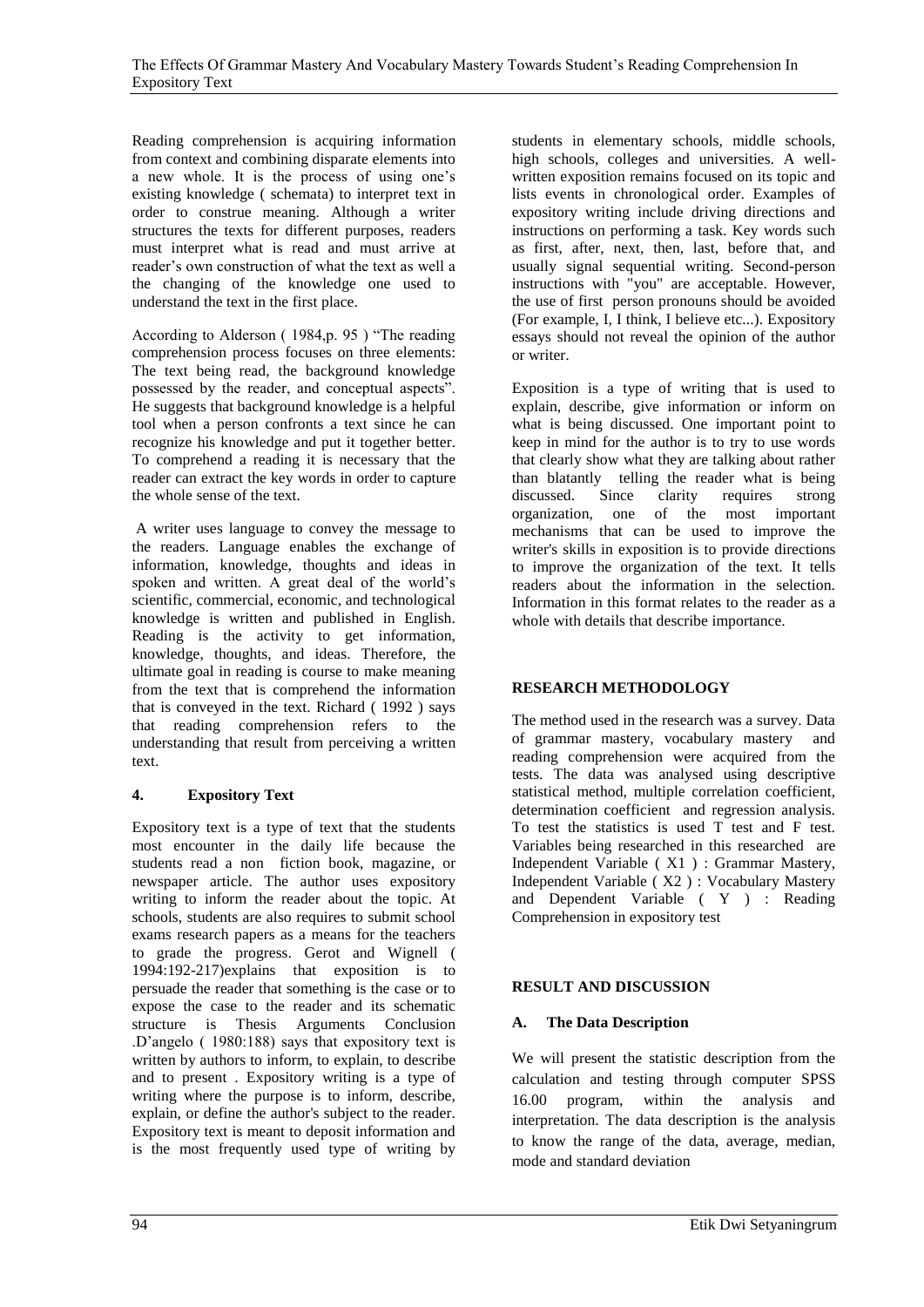| <b>Statistics</b>                    |                        |                         |                         |  |  |  |
|--------------------------------------|------------------------|-------------------------|-------------------------|--|--|--|
|                                      | X2<br>X1               |                         | Y                       |  |  |  |
| Valid<br>N<br>Missing                | 40<br>0                | 40<br>0                 | 40                      |  |  |  |
| Mean<br>Std. Error of Mean<br>Median | 63.75<br>1.506<br>60   | 62.25<br>1.66<br>60     | 62.25<br>2.041<br>60    |  |  |  |
| Mode                                 | 60                     | 60                      | 60                      |  |  |  |
| Std. Deviation<br>Variance<br>Range  | 90.524<br>90.705<br>30 | 10.497<br>110.192<br>40 | 12.907<br>166.603<br>50 |  |  |  |
| Minimum                              | 50                     | 40                      | 40                      |  |  |  |
| Maximum<br>Sum                       | 80<br>2550             | 80<br>2490              | 90<br>2490              |  |  |  |

#### **Table 1. The Data Description Result**

The average score of Grammar Mastery that is acquired from the respondent are 63.75 within standard deviation of 9.524; median of 60.00; minimum score of 50.00 and maximum score of 80.00

The average score of Reading Comprehension that is acquired from the respondent are 62.25 within standard deviation of 12.907; median of 60.00; minimum score of 40.00 and maximum score of 80.

The average score of Vocabulary Mastery that is acquired from the respondent are 62.25 within standard deviation of 10.497; median of 60.00; minimum score of 40.00 and maximum score of 80.00.

The result of calculation and test can be seen in Table 2, table 3, and table 4.

#### **Table 2. The Calculation Result of Coefficient Correlation The Effect of Variable X1 and X2 toward Variable Y**

| Model Summary" |                   |             |        |                                            |                          |          |     |     |                  |  |
|----------------|-------------------|-------------|--------|--------------------------------------------|--------------------------|----------|-----|-----|------------------|--|
|                |                   |             |        |                                            | <b>Change Statistics</b> |          |     |     |                  |  |
| Model          | R                 | R<br>Square | Square | Adjusted $R$ Std. Error of<br>the Estimate | R Square<br>Change       | F Change | df1 | df2 | Sig. F<br>Change |  |
|                | .780 <sup>a</sup> | .608        | .587   | 8.293                                      | .608                     | 28.737   |     | 37  | .000             |  |

a. Predictors: (Constant), X2, X1

### **Table 3. The Result Recapitulation Significant Coefficient Regression Test the Effect Variable X<sup>2</sup> within Variable Y**

|       | ANOVA <sup>b</sup> |                |     |             |        |                   |  |  |
|-------|--------------------|----------------|-----|-------------|--------|-------------------|--|--|
| Model |                    | Sum of Squares | df  | Mean Square |        | Sig.              |  |  |
|       | Regression         | 3952.827       |     | 1976.414    | 28.737 | .000 <sup>a</sup> |  |  |
|       | Residual           | 2544.673       | 37  | 68.775      |        |                   |  |  |
|       | Total              | 6497.500       | 391 |             |        |                   |  |  |

a. Predictors: (Constant), X2, X1

b. Dependent Variable: Y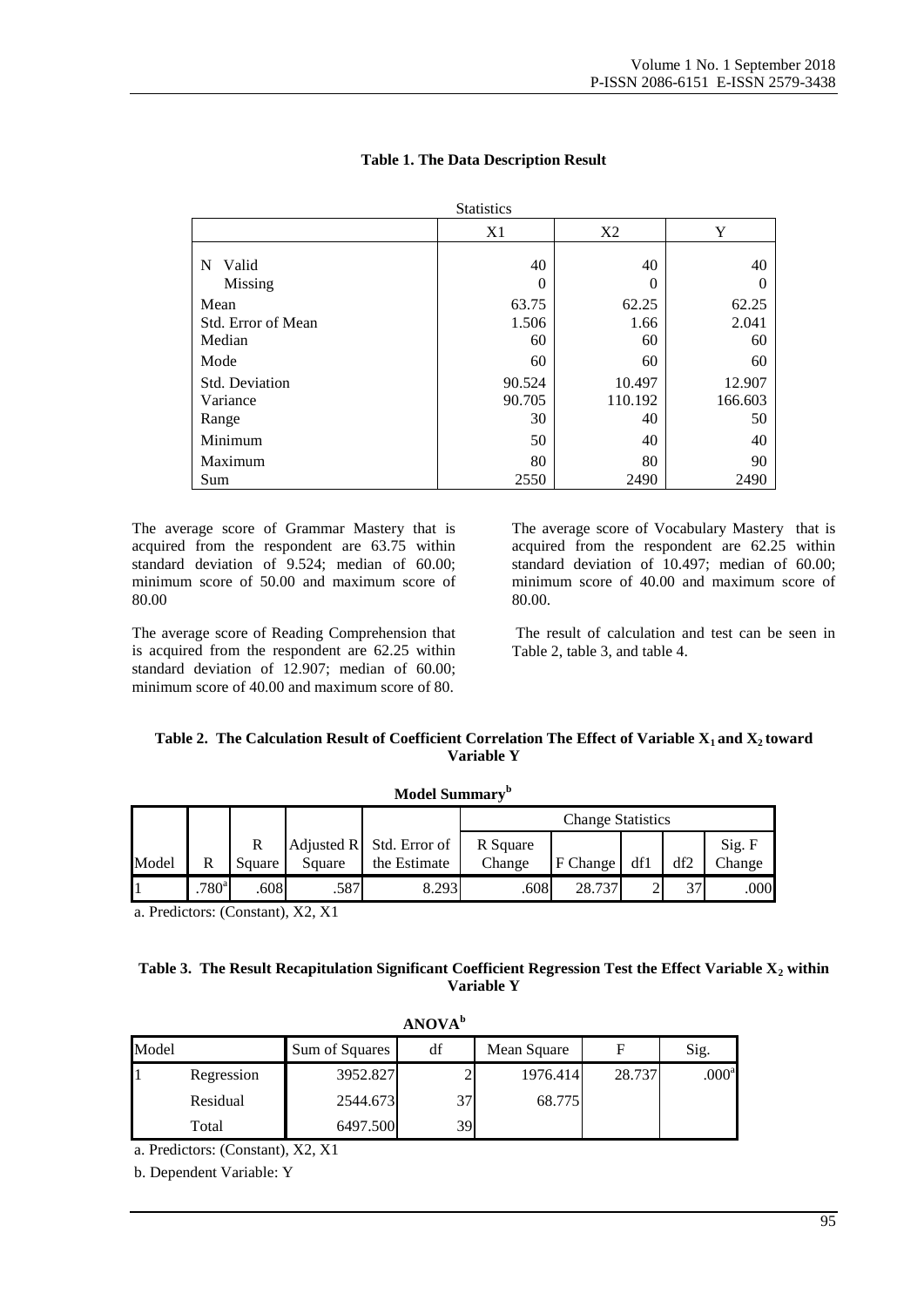| Coemicientsa                                                                                                                                                                           |                                    |                   |                     |       |      |                  |       |  |
|----------------------------------------------------------------------------------------------------------------------------------------------------------------------------------------|------------------------------------|-------------------|---------------------|-------|------|------------------|-------|--|
|                                                                                                                                                                                        |                                    |                   | <b>Standardized</b> |       |      |                  |       |  |
|                                                                                                                                                                                        | <b>Unstandardized Coefficients</b> |                   | <b>Coefficients</b> |       |      |                  |       |  |
| Model                                                                                                                                                                                  | В                                  | <b>Std. Error</b> | <b>Beta</b>         |       | Sig. | <b>Tolerance</b> | VIF   |  |
|                                                                                                                                                                                        |                                    |                   |                     |       |      |                  |       |  |
| Constant)                                                                                                                                                                              | $-14.683$                          | 10.326            |                     |       |      |                  |       |  |
| X1                                                                                                                                                                                     | .597                               | .149              | .440                | 4.011 | .000 | .878             | 1.139 |  |
| $\mathbf{X}2$                                                                                                                                                                          | .625                               | .135              | .508                | 4.626 | .000 | .878             | 1.139 |  |
| $\mathbf{D}$ and $\mathbf{M}$ and $\mathbf{M}$ and $\mathbf{D}$ and $\mathbf{M}$ and $\mathbf{C}$ and $\mathbf{C}$ and $\mathbf{D}$ and $\mathbf{D}$ and $\mathbf{M}$ and $\mathbf{C}$ |                                    |                   |                     |       |      |                  |       |  |

#### **Table 4. The Result Recapitulation of Equation of a Regression Line Calculation The Effect of Variable X<sup>1</sup> and X<sup>2</sup> toward Variable Y**

**Coefficientsa**

a. Dependent Variable : Reading Comprehension on Expository Text

**1. The Effect of Vocabulary Mastery ( X<sup>1</sup> ) and Logical Thinking ( X2) towards Student's Listening Skill ( Y )** 

#### **This hypothesis effects is** :

- Ho = 0; β2 = 0
- H1 ;  $\beta \neq 0$  ;  $\beta 2 \neq 0$

Ho : there is no significant effect between grammar mastery ( $X_1$ ) and vocabulary mastery ( $X_2$ ) towards student"s reading comprehension in expository text  $(Y)$ 

H1 : there is significant effect between grammar mastery ( $X_1$ ) and vocabulary mastery ( $X_2$ ) towards student"s reading comprehension in expository text  $(Y)$ 

From table 4.5 we can see that the effect of double coefficient correlation of independent variable grammar mastery ( $X_1$ ) and vocabulary mastery ( X2) toward student"s reading comprehension in expository text ( Y ) is 0,780

The calculation of significant coefficient correlation test can be seen in table 4.5. From the calculation, acquired that coefficient correlation is significant in other word that there is a significant effect of independent variable of grammar mastery  $(X_1)$  and vocabulary mastery  $(x_2)$  towards student's reading comprehension in expository text( Y).

While coefficient determination is 0,608 show that the quantity of the effect of grammar mastery and vocabulary mastery towards student"s reading comprehension in expository text is 60,8 % and reside is 39,2 % because of another factor.

The hypothesis test through the regression analysis acquired the calculation result that can be seen in table 4.6 and table 4.7. From the table 4.7 acquired the equation of regression line that represent the effect of  $X_1$  and  $X_2$  toward variable Y, that is  $\ddot{Y}$  = - $47,940 + 0,157$  X1 + 0,335 X<sub>2</sub>. The significant test for regression line is by paying attention to the result on table 4.6. Based on the rule, the criteria for significant regression is " if  $Sig \leq 0.05$  so Ho denied" or "if  $F_{test} > F_{table}$  Ho is denied ", it means that the coefficient regression is significant, in other word there is a significant effects of dependent variable  $X_1$  and  $X_2$  toward independent variable Y. The score f *Sig* is the number printed in Sig column in table 4.6 .While  $F_{table}$  is the score of distribution table F for real standard is 5% with the numerator degree ( $k$ ) = 2 and denominator degree (n-k-1) = 37 while n is the respondents, and k is the quantity of dependent variable.

From table 4.6 .it can be seen that the score of  $Sig =$ 0.000 and  $F_{test} = 28,737$ ; while  $F_{table} = 3,27$ . Because the score of sig <  $0.05$  and  $F_{test} > F_{table}$  so Ho is denied means that the coefficient regression is significant. In other word, there is a significant effect of independent variable of grammar mastery  $(X_1)$  and vocabulary mastery  $(X_2)$  towards students' reading comprehension in expository text.

#### **2. The Effect of Grammar Mastery ( X<sup>1</sup> ) towards students's reading comprehension in expository text**

This hypothesis effect is :

Ho :  $\beta y1 = 0$ H1 :  $βy1 ≠0$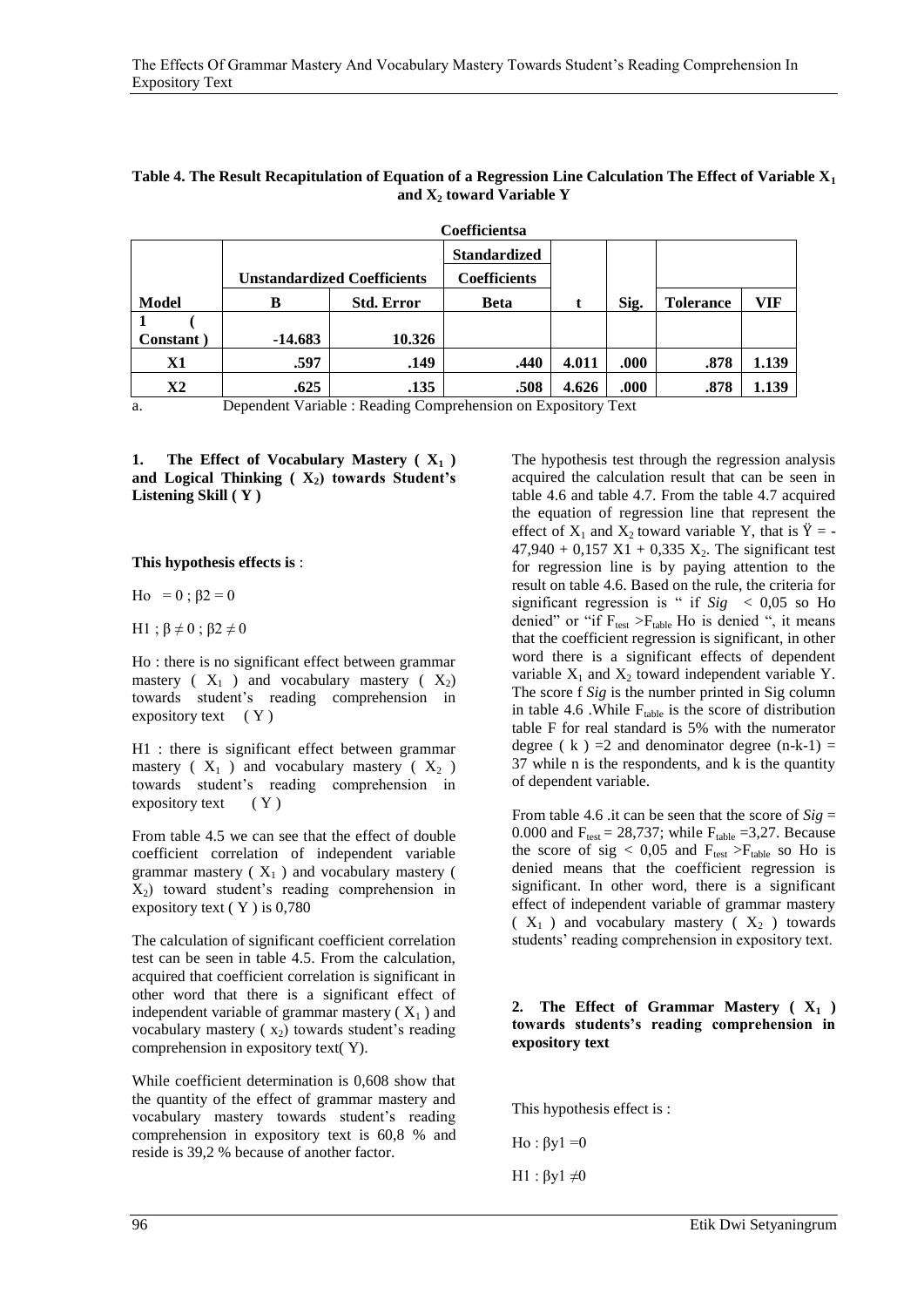#### Means :

Ho : there is no significant effect of vocabulary mastery towards student"s reading comprehension in expository text

H1 : there is no significant effect of vocabulary mastery towards student"s reading comprehension in expository text

To prove the hypothesis is by paying attention to the score of column t or column *Sig* for line grammar mastery (variable  $X_1$ ) on the Table 4.7 Based on the rule , the criteria for significant regression is the number "*if Sig <0.05* so Ho denied " or  $F_{\text{test}} > F_{\text{table}}$  so Ho denied', means that the coefficient regression is significant, of dependent variable  $X_1$ , toward dependent variable Y. The score if Sig is the number printed in column *Sig* for Grammar Mastery ( variable  $X_1$  ) in table 4.7. The score of t test is the number shown 1 column t for grammar mastery line ( variable X1 ) in table 4.7 . While the score for  $t_{table}$  is the score of distribution t for the standard real 5% with the degree freedom (  $df+n-2$ ) = 38 while n is the quantity respondents. From table 4.7 can be seen that the score of  $Sig =$ 0.000 and  $t_{test} = 4.011$ ; while  $t_{table} = 2.05$ . Because the score of  $Sig$  <0.05 and  $t_{test}$  >  $t_{table}$  so Ho is denied that means there is a significant effect of independent variable  $X_1$  (grammar mastery ) towards dependent variable Y ( reading comprehension )

From the result of correlation test m regression test or by seeing the line model we may conclude that there us a significant effect of independent variable  $X_1$  (grammar mastery ) towards dependent variable Y (reading comprehension)

#### **3. The Effect of Vocabulary Mastery ( X1 ) towards students' reading comprehension in expository text**

This hypothesis effect is :

Ho :  $\beta y1 = 0$ 

H1 :  $βy1 ≠0$ 

Means :

Ho : there is no significant effect of vocabulary mastery towards student"s reading comprehension in expository text.

H1 : there is no significant effect of vocabulary mastery towards student"s reading comprehension in expository text.

#### B. **Research Findings**

The purpose of this research is to find the effect of grammar mastery and vocabulary mastery towards student"s reading comprehension in expository text.

#### **1. The Effect of Grammar Mastery and Vocabulary Mastery towards students' reading comprehension in expository text**

From the descriptive analysis after the correlation analysis has been done acquired coefficient of 0,780 and coefficient determination of 60,8% after the testing by using SPSS program proved that the coefficients correlation is significant. It means that there is effect of dependent variable  $X_1$  (grammar mastery ) and  $X_2$  ( vocabulary mastery ) toward dependent variable Y ( reading comprehension ) .

And from the regression analysis the equation of regression line  $\ddot{Y} = -14.683 + 0.597 X_1 + 0.625 X_2$ . The constant score  $= -14,683$  showed that with a low grammar mastery and vocabulary mastery make students difficult to improve a good reading comprehension skill, while the score of coefficient regression of 0,597 and 0,625 showed that there is a positive effect of independent variable  $X_1$  ( grammar mastery ) and  $X_2$  ( vocabulary mastery ) towards dependent variable Y ( reading comprehension). Every increase of one score of grammar mastery will make another increase in reading comprehension of 0,597, and every increase of one score of grammar mastery will make another increase in reading comprehension of 0,625 .After the test of regression line linearity by using SPSS program acquired the regression line is linear. From the significant test of coefficient regression that is also used the SPSS program acquired that the coefficient regression is significant, means that it is true that there is a positive effect of independent variable  $X_1$  ( grammar mastery ) and  $X_2$  (vocabulary mastery ) toward dependent variable  $Y$  (reading dependent variable Y (reading comprehension ).

With a higher grammar mastery and vocabulary mastery will also make the students have a higher reading comprehension skill. From the quantitive information and theory, the researcher draw a conclusion that grammar mastery and vocabulary mastery have a significant effect towards reading comprehension of the students. One score of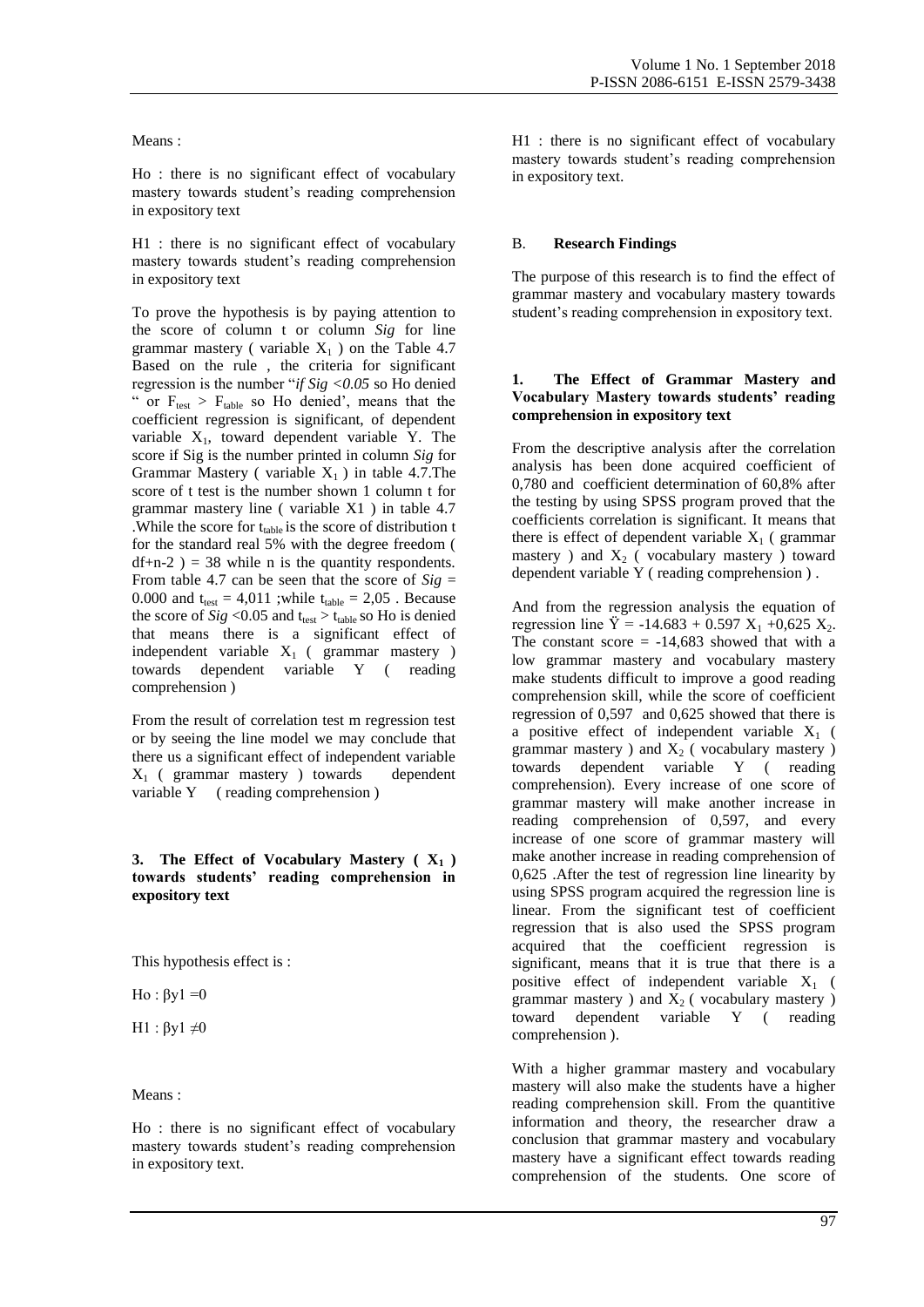grammar mastery will make another increase in reading comprehension of 0,157.

#### **2. The effect of Grammar Mastery toward student's reading comprehension**

From the hypothesis test acquired the score of  $Sig =$ 0.000 and  $t_{test} = 4.011$ , while  $t_{table} = 1,98$ . Because the score of  $Sig$  < 0,05 and  $t_{test}$  >  $t_{table}$  so Ho is denied it means that there is a significant effect of independent variable  $X_1$  (grammar mastery ) towards dependent variable Y ( reading comprehension ) . From the quantitive information and theory, the researcher draw a conclusion that the grammar mastery has a significant effect towards student"s reading comprehension.

#### **3. The effect of Vocabulary Mastery toward student's reading comprehension**

From the hypothesis test acquired the score of  $Sig =$ 0.000 and  $t_{test} = 4.626$ , while  $t_{table} = 1,98$ . Because the score of  $Sig$  < 0,05 and t<sub>test</sub> >t<sub>table</sub> so Ho is denied it means that there is a significant effect of independent variable  $X_1$  (grammar mastery ) towards dependent variable Y ( reading comprehension ) .From the quantitive information and theory, the researcher draw a conclusion that the vocabulary mastery has a significant effect towards students' reading comprehension.

### **BIBLIOGRAPY**

- Alderson, J. Charles ( 2000). *Assesing Reading*. Uk: Cambridge University Press
- Allington, Richard, and Strange, Michael. (1980).*Learn Through reading in the content Areas*. USA: D.C. Heath and Company.
- Ames, W.S. (1964). *The Understanding of Vocabulary of the First Grade Pupils.* Elementary English 41 ( January )
- Atkinson, Rita L, et al,.(1983). *Introduction to Psychology*. New York : Harcourt Brace Javanovich publisher. Eight edition.
- Block, E.(1986).*The Comprehension Strategies of Second Language Readers.* TESOL Quarterly,
- Broughton, Geofrrey, *et al*.(1978) *Teaching English as Foreign Language*, New York: Routledge & Kegan Paul ltd
- Brown, H.D.(1994) *Principles of Language Learning and teaching*. Englewood Cliffs, New Jersey: Prentice Hall, Inc.
- Carrel, P.I., Joanne, D., and David, E.e.(1988) *Interactive Approach to Second Language Reading,* Cambridge University Press
- Dawson, Milred A., and Bamman, Henry A.(1967) *Fundamentals of Basic Reading Instruction*, Newyork: David Mc kay Company, Inc
- Davis, F. B.(1968) *Research in Comprehension in Reading,* Reading Research Quartley 3 ( Summer )
- D'Angelo, F.J.(1980). Process and Thought in composition. Boston: Houghton Miffin.
- Deboer, John, and Dallman, Martha. ( 1964) The Teaching of Reading. USA : Holt, Richard and Winston , Inc
- Du Troit, A. and orr. ( 1987). Archiever's Handbook. Johannesburg : Southern Book Publishers.
- Day, Richard R. ( 1993) *New Ways in Teaching Reading*., USA; TESOL Inc
- Dubin F. and Eskey, D. E. and Grabble ( 1986 ) W. *Teaching Second Language Reading for Academic Purposes.* California: Edison-Weskey Publishing Company
- Frank, M. ( 1972 ). Modern English : *A Practical Reference Guide*. Englewood Cliffs, New Jersey : Prentice\_Hall
- Harmer, Jeremy. (1983*). The Practise of English languageTteaching* . London: Longman Inc
- Harris, Larry A. and Smith, Carl B. ( 1980). *Reading Instruction : Diagnostic Teaching in the Classroom*, New York : Richard C. Owen Publisher
- Hughes, Arthur. ( 2003 ). *Testing for Language Teacher.* UK : Cambridge University Press
- Gairns, Ruth and Redman Stuart. (2003). *Working With Words: A guide to Teaching and Learning Vocabulary.*, UK: Cambridge University Press, Fifteenth Printing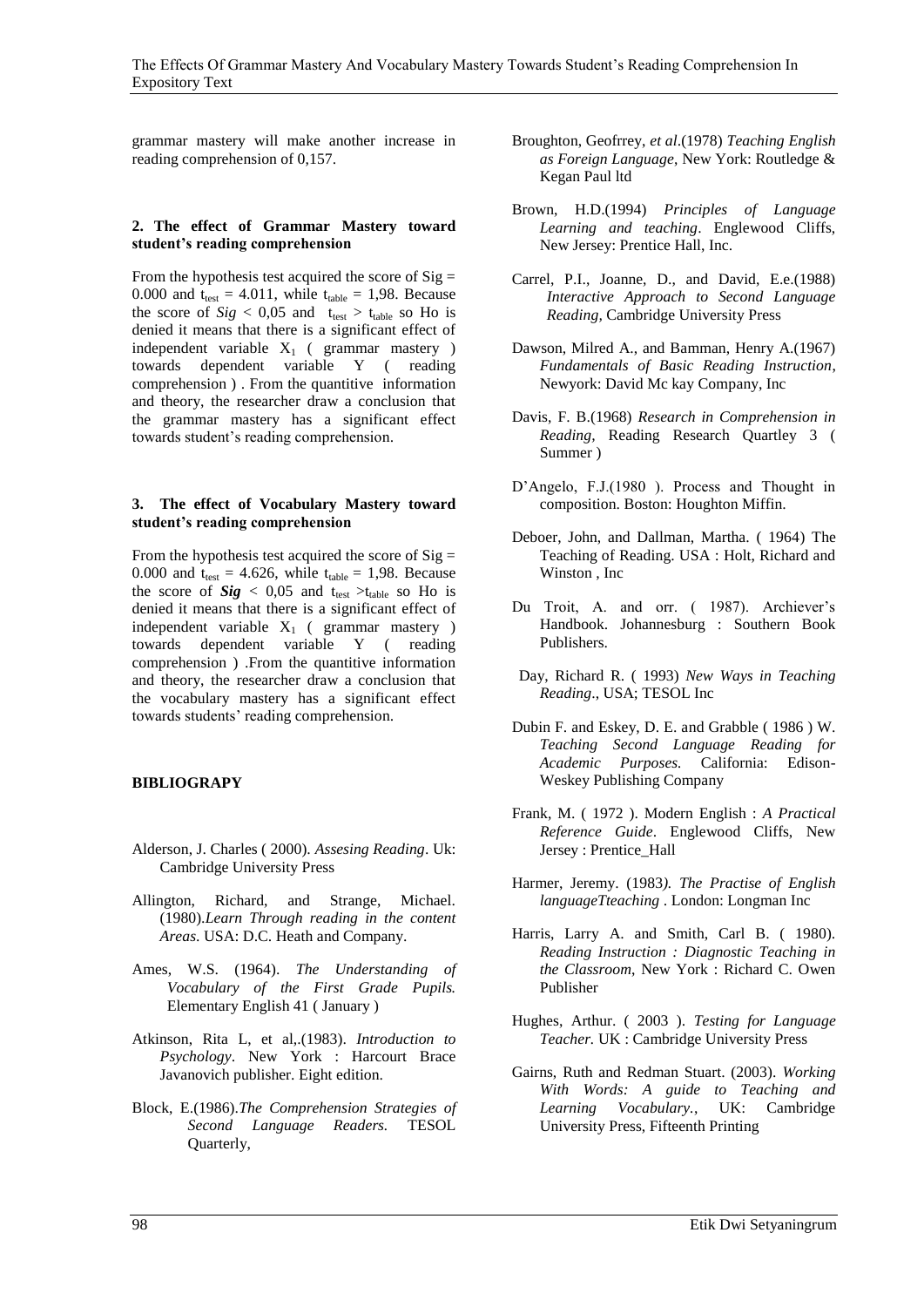- Gerot, I., & Wignell, P.(1994) *Making Sense of Functional Grammar*, Sydney : Gerd Stabler
- Gleason, B.J. and Ratner ( 1998) *Psycholinguistics*. New York : Harcourt Brace Collage Publishers
- Grellet Franchoise, (2010). *Developing Reading Skills*, UK: Cambridge University press, 29<sup>th</sup> Printing
- Goodman, Y. M., and Burke , C. (1980). *Reading Strategies : Focuesed on Comprehension.* New York : Holt, Rinehart and Winston
- Harmer, Jeremy. (1983*). The Practise of English languageTteaching* . London: Longman Inc
- Harris, Larry A. and Smith, Carl B. ( 1980). *Reading Instruction : Diagnostic Teaching in the Classroom*, New York : Richard C. Owen Publisher
- Hughes, Arthur. ( 2003 ). *Testing for Language Teacher.* UK : Cambridge University Press
- Hornby, A.S. (1995). *Oxford Advanced learner's Dictionary of Current English*. Oxford New York: Oxford press University
- Jackson, H.(2000). *Words, Meaning and Vocabulary. An Introduction to Modern lexicology,* The Crownwell Press
- Kamil, M.L., Amd Hierbert, E. (2004). The *Teaching and learning of Vocabulary Perspective and persistent Issues*. Mahwah: W.J. Earlbraum
- Kerlinger, N. ( 1970). *Foundation of Behavioral Research*. New York : Holt, Rinehart and Winston
- Lynn, M. N.(2007). The *Effects of Explicit Instructions of Expository Text-Structure Incorporating Graphic organizers on the Comprehension of Third Grade Students*, ProQuest Information and Learning
- Mc Neil, J.D. ( 1992 ). *Reading Comprehension* . New York : Harper Collins Publisher
- Nation, L.S.P. (1990) *Teaching and Learning Vocabulary*, Massachusetts: Heinle & Heinle Publishers
- Norbert, S.( 1997). *Decriptive, Acquisition and Pedagogy*. Cambridge University Press
- Nunan, David.(1992) *Research Methods in Language Learning*, New York: Cambridge University Press
- Oxford, R.L., and Crookall, D. ( 1989 ). Research in Language Learning Strategies in an Intensive Foreign Language program in the United States. System, 23 ( 3), 359-386
- Readence, J. C. (1985). The Context of Language Teaching, Iowa : Kendall Hunt Publishing Company
- Read, John.(2000). *Assessing Vocabulary*., UK Cambridge University Press
- Richards, Jack C and Rogers, Theodore S. (2001). *Approaches and Methods in Language Teaching,* second edition, UK: Cambridge University Press
- Richard, J.C. ( 1985). *The Context of Language Teaching.* New York : Cambridge University Press
- Riemsdijk, H. V.(1998). and William, S. E., *Introduction to the Theory of Grammar,*  England : The Massachusetts Institute of Technology Press
- Robert, J. ( 1995). Reading Strategies and Practises. Allyn and Bacon, Inc
- Savage, John F.( 1979 ) Teaching Reading to Children with Special Needs, Massachussets : Allyn and Bacon Inc
- Savignon, S. ( 1983). Communicative Competence: Theory and Classroom Practice. USA : Addison- Weley Publishing Company Inc.
- Thornbury, Scott.(2002) *How to teach Vocabulary*, England: Pearson education Limited
- Vei, R.( 1986). *Discovering English Grammar*. Boston : Houghton Mifflin Company
- Wallace, M. ( 1982). *Teaching Vocabualary.* Guidford: Surrey : Biddles Ltd